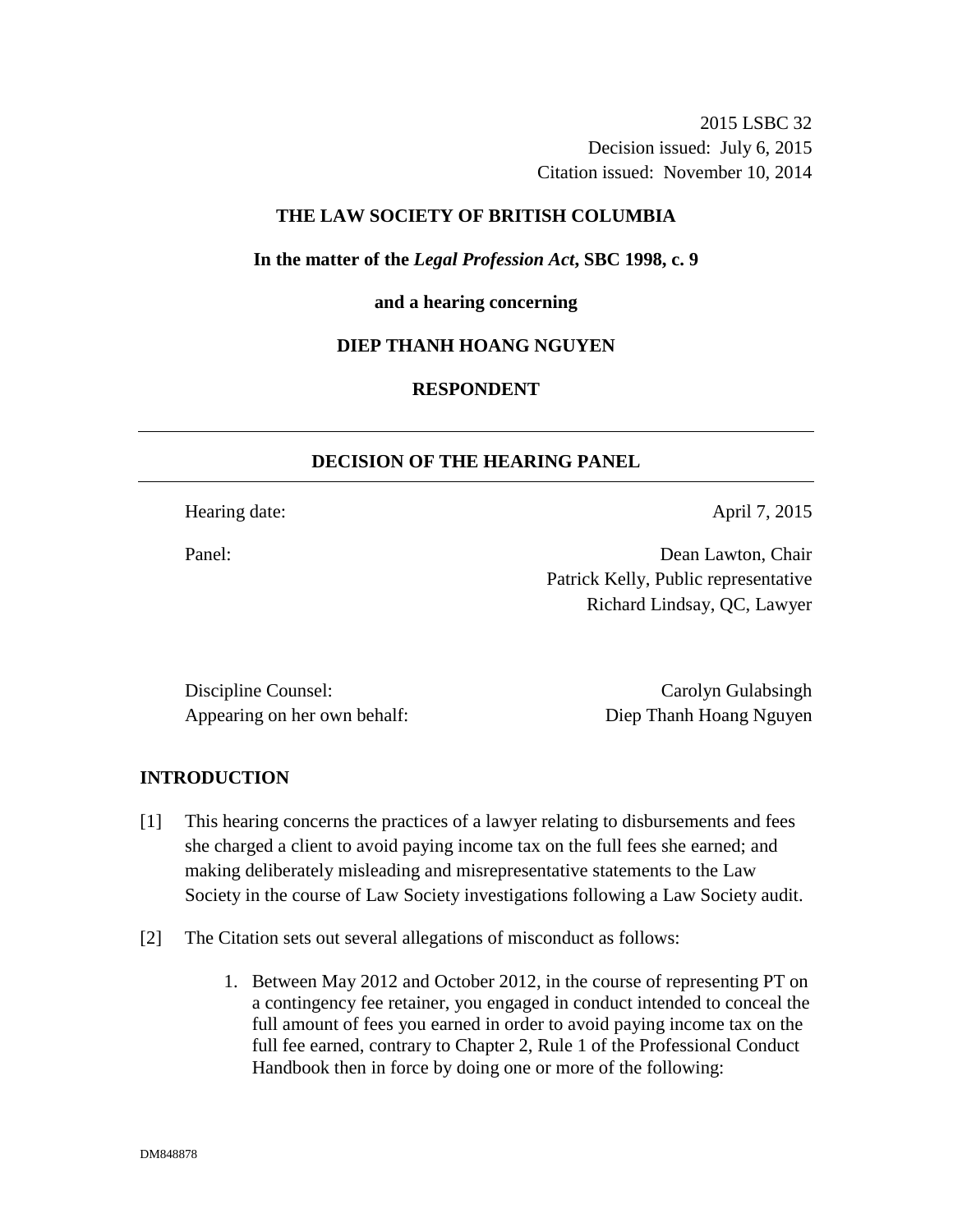- (a) issuing an account to the client dated September 1, 2012 that included a fictitious \$30,000 disbursement identified as "Diep Nguyen credit line Hong Kong agent";
- (b) falsely representing to the client that the \$30,000 disbursement was for an agent you hired in Hong Kong to assist with the client's claim; and
- (c) creating a fake cheque in the amount of \$30,000 payable to KT in respect of the fictitious disbursement.
- 2. Between July 2013 and February 2014, in the course of the Law Society's investigation relating to an account you issued to your client, PT, dated September 1, 2012, you represented to the Law Society that the \$30,000 disbursement identified in the account related to a disbursement paid to a third party on behalf of your client when the you knew that representation was false.

This conduct constitutes professional misconduct, pursuant to section 38(4) of the *Legal Profession Act*.

- [3] An Agreed Statement of Facts ("ASF") was filed as an exhibit at the hearing. The ASF contained a single admission of misconduct by Ms. Nguyen. In particular, the admission found at paragraph 35 in the ASF states as follows:
	- 35. The Respondent admits that between May 2012 and October 2012, in the course of representing PT on a contingency fee retainer, she engaged in conduct intended to conceal the full amount of fees she earned in order to avoid paying income tax on the full fee earned, contrary to Chapter 2, Rule 1 of the *Professional Conduct Handbook* then in force by doing one of more of the following:
		- a) issuing an account to her client dated September 1, 2012 that included a fictitious \$30,000 disbursement identified as "Diep Nguyen credit line Hong Kong agent";
		- b) falsely representing to her client that the \$30,000 disbursement was for an agent she hired in Hong Kong to assist with the client's claim; and
		- c) creating a fake cheque in the amount of \$30,000 payable to KT in respect of the fictitious disbursement.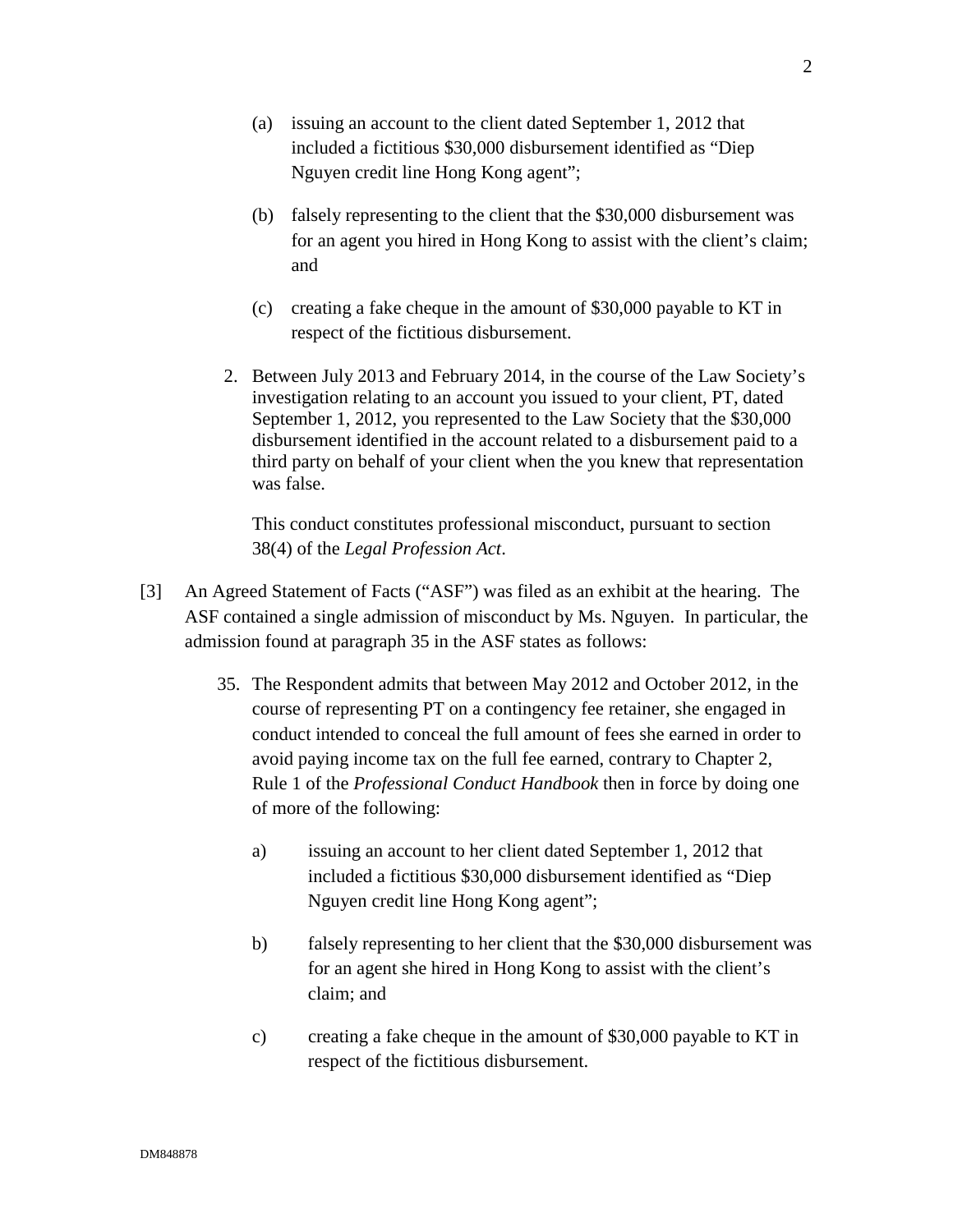[4] In the course of the hearing, discipline counsel and Ms. Nguyen acknowledged that the ASF should have included a second admission of misconduct on the part of Ms. Nguyen stemming from her communications with the Law Society. In particular, this admitted misconduct is set out in paragraph 2 of the citation and states as follows:

> Between July 2013 and February 2014, in the course of the Law Society's investigation relating to an account you issued to your client PT dated September 1, 2012, you represented to the Law Society that the \$30,000 disbursement identified in the account related to a disbursement paid to a third party on behalf of the client when you knew that representation was false.

## **ISSUE**

- [5] Should the Hearing Panel accept Ms. Nguyen's admission of professional misconduct and if so, what, in the circumstances, would be an appropriate disciplinary action? Specifically:
	- 1. Does Ms. Nguyen's conduct as set out in the citation and admitted by her before this Panel constitute professional misconduct under section 38(4) of the *Legal Profession Act;* and
	- 2. If so, what is the appropriate disciplinary action within the range of fair and reasonable discipline in all the circumstances?

## **FACTS**

- [6] The following facts are admitted through the Agreed Statement of Facts:
	- 1. Ms. Nguyen was called to the bar and admitted as a lawyer on May 15, 1992.
	- 2. After her call to the bar Ms. Nguyen opened a personal law corporation operating under the name Diep T. H. Nguyen Law Corporation, practising mostly in the area of residential real estate and administrative law.
	- 3. In addition to her personal law corporation, Ms. Nguyen commenced employment with the Workers' Compensation Appeal Tribunal (WCAT) in September 2011 where she remained employed until January 19, 2015.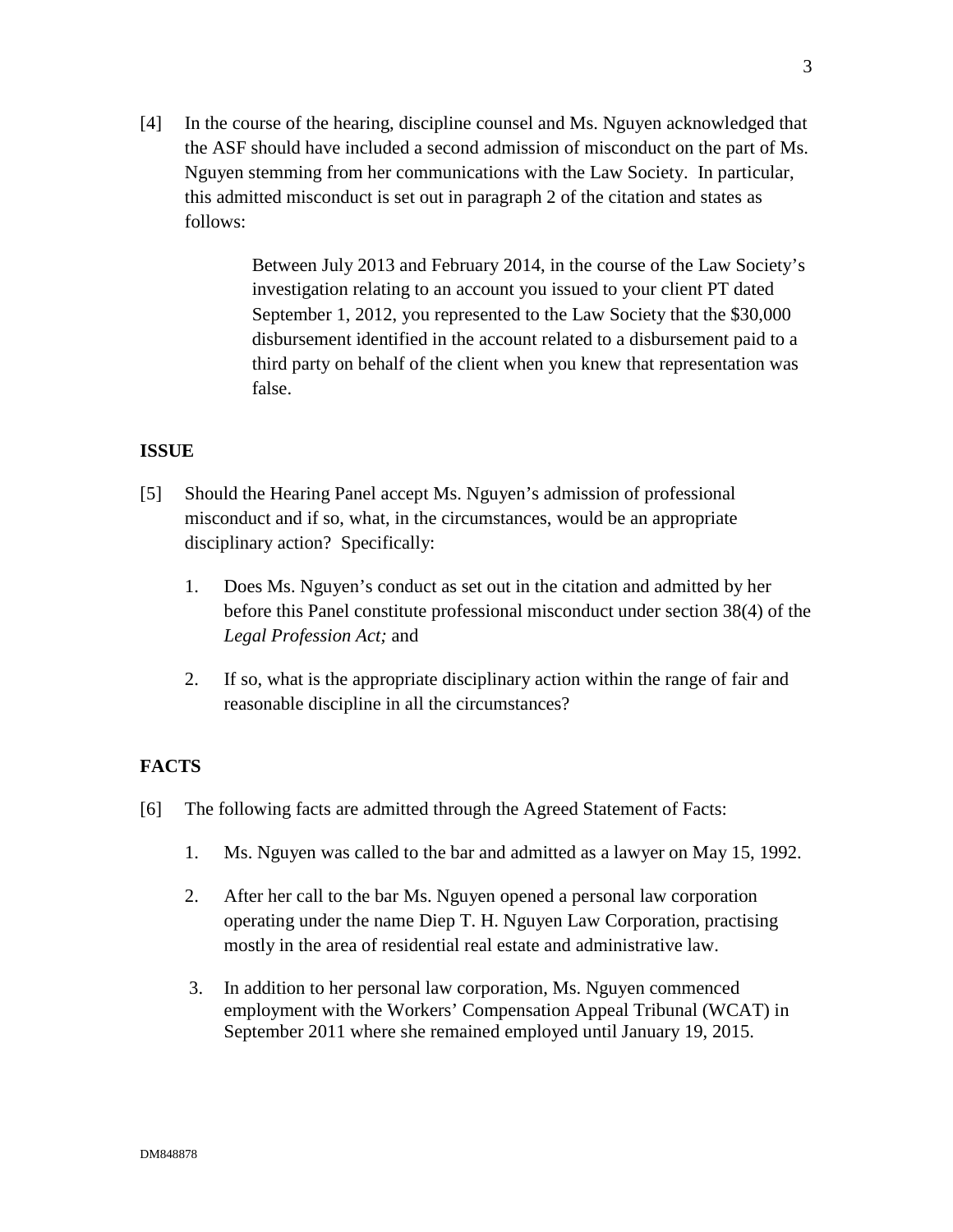- 4. On or about September 26, 2009, PT retained Ms. Nguyen to act for her regarding a claim arising from a motor vehicle accident on September 11, 2009.
- 5. PT and Ms. Nguyen signed a contingency fee retainer agreement dated September 26, 2009. The retainer agreement allowed Ms. Nguyen to charge PT a contingency fee of 30 per cent of any amounts recovered.
- 6. PT resides in Vancouver and in Hong Kong.
- 7. PT's adult children, CT and FT, assisted her with her claim, including communicating with Ms. Nguyen.
- 8. Ms. Nguyen wrote a personal cheque dated May 18, 2012 to KT for \$30,000. In her memo section of the cheque Ms. Nguyen made the notation, "*PT care & assistance.*"
- 9. Ms. Nguyen settled PT's claim for \$302,013.09. On August 27, 2012 Ms. Nguyen deposited into her trust account a settlement cheque in the amount of \$302,013.09 she received from ICBC on PT's behalf.
- 10. On September 1, 2012 Ms. Nguyen issued a bill to PT. The bill included, as an item in the disbursements, a \$30,000 disbursement with the notation, *"Diep Nguyen credit line cheque Hong Kong agent."*
- 11. At no time did Ms. Nguyen hire a Hong Kong agent to assist with PT's claim.
- 12. Ms. Nguyen prepared PT's bill with the \$30,000 disbursement of a Hong Kong agent purposely to avoid paying income tax on the \$30,000 sum by disguising it as a fictitious and manufactured disbursement, rather than properly allocating the \$30,000 as her fees.
- 13. From July 23 to July 26, 2013, the Law Society subjected Ms. Nguyen's practice to a compliance audit. The compliance audit examined the period January 1, 2012 to June 30, 2013.
- 14. During the course of the compliance audit the Law Society's auditor reviewed the PT claim. After the audit was concluded the auditor prepared a memorandum dated October 25, 2013 referring concerns to the Law Society's Professional Conduct Department for investigation.
- 15. During the audit, the auditor questioned Ms. Nguyen about to whom she had paid the \$30,000 disbursement and why. Initially Ms. Nguyen told the auditor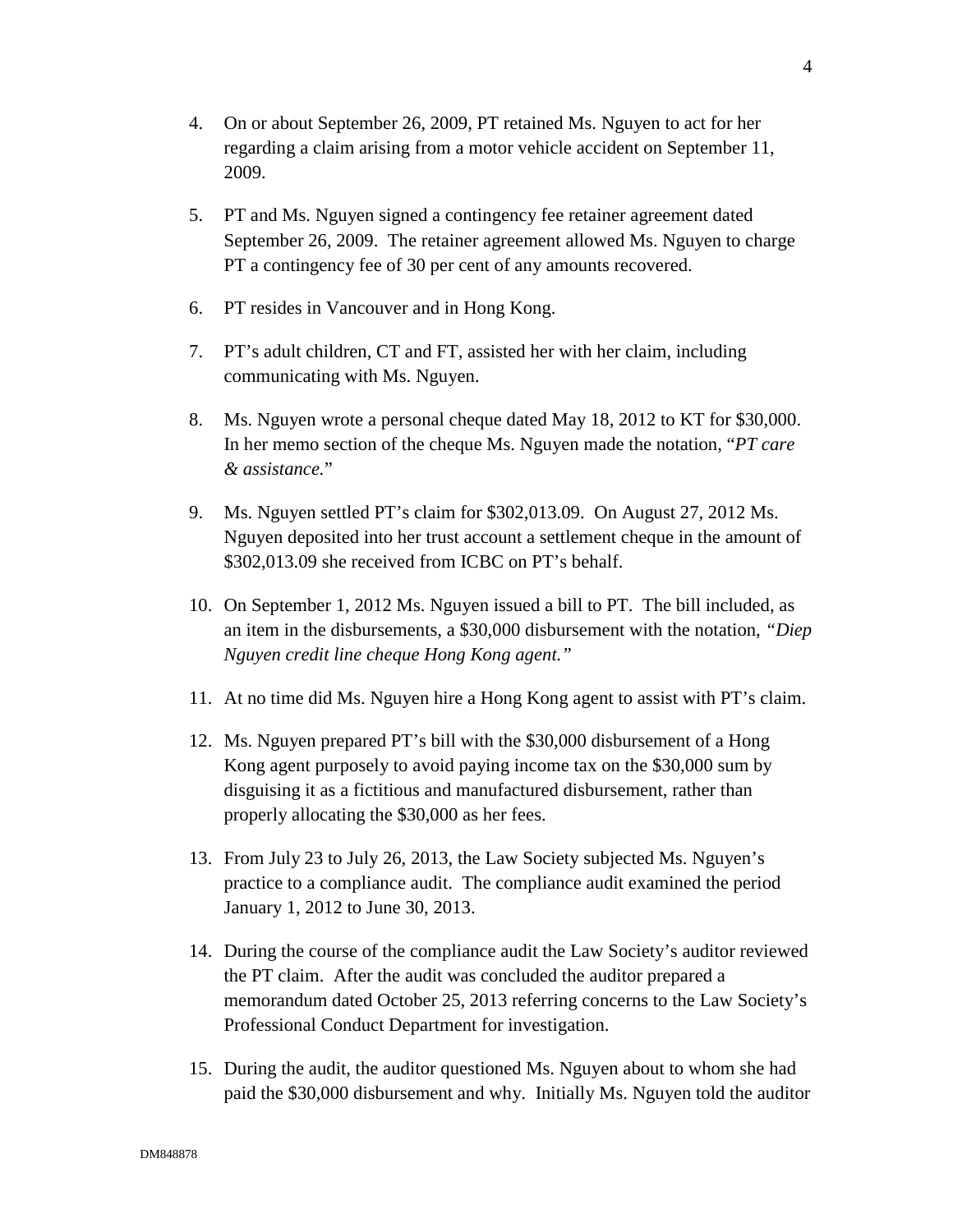the payment was for in-house care for PT. When the auditor pressed for more details about the type of care and who had provided it, and why Ms. Nguyen paid for it with personal funds, Ms. Nguyen told the auditor the payment was made to an agent and that PT was aware of the payment.

- 16. During the audit Ms. Nguyen also told the auditor she was contacted by the Hong Kong agent after PT was in Hong Kong. Ms. Nguyen further told the auditor that she understood that if she did not pay \$30,000 to the Hong Kong agent, she would lose the file, because the Hong Kong agent led her to believe that the file would be "shopped around" to another lawyer.
- 17. Ms. Nguyen told the auditor that she did not know who ultimately ended up with the \$30,000 but she believed it was a relative of PT, and that PT's children were aware of the claim. When specifically questioned by the auditor, Ms. Nguyen denied she was being extorted.
- 18. In a letter dated October 5, 2013, Ms. Nguyen confirmed the information she gave the auditor orally as outlined in paragraphs 15 to 17 above.
- 19. On January 8, 2014, Ms. Hoglund, a lawyer employed by the Law Society in the Professional Conduct Department, wrote to Ms. Nguyen asking for more information and detail regarding the \$30,000 disbursement to the Hong Kong agent.
- 20. Ms. Nguyen replied to Ms. Hoglund by letter dated January 29, 2014. Ms. Nguyen did not respond substantively to the questions posed in Ms. Hoglund's January 8, 2014 letter; instead, her reply focused on interpretation of the bill to PT stating that her fee did not exceed the 30 per cent contingency as provided in the retainer agreement.
- 21. On February 13, 2014, Ms. Nguyen contacted Ms. Hoglund by telephone and told her:
	- (a) She lied to the Law Society auditor about the \$30,000 disbursement;
	- (b) She did not pay \$30,000 to a Hong Kong agent or anyone else;
	- (c) She represented \$30,000 of her fees as a disbursement to the Hong Kong agent, rather than as fees, so that she could avoid paying income tax on the \$30,000; and
	- (d) She intended to use the money she saved on paying income tax to pay down personal debt.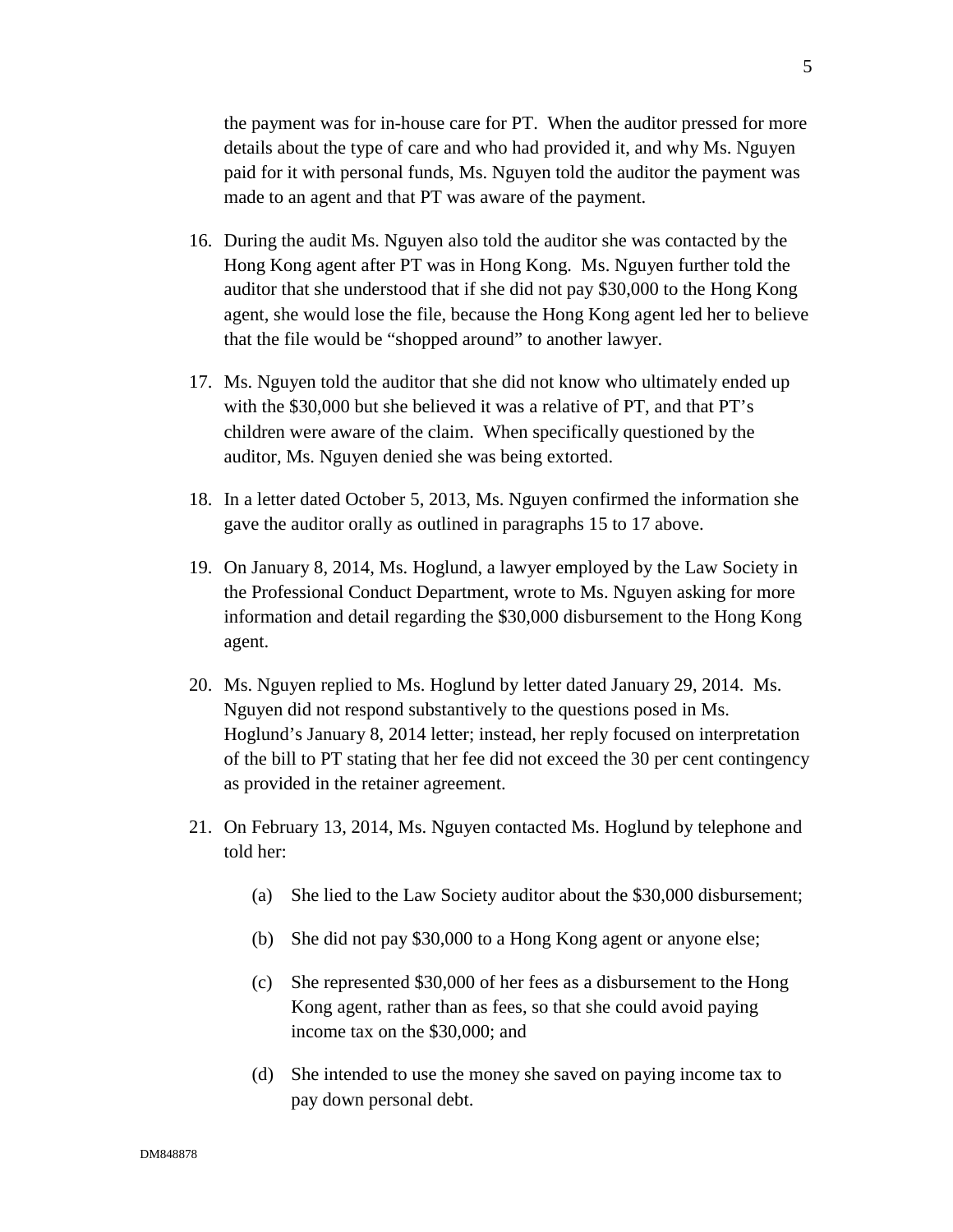- 22. On June 25, 2014 Ms. Hoglund interviewed Ms. Nguyen in the presence of her lawyer. During the course of the interview Ms. Nguyen admitted she had a business relationship with KT as they were in a joint venture to bring technology to Vietnam and Hong Kong. Ms. Nguyen advised that she had previously provided KT with \$30,000 to establish offices in Vietnam and in Hong Kong where KT had residences.
- 23. Ms. Nguyen explained she had a receipt for the provision of the \$30,000 to KT. Ms. Nguyen stated that, since PT had a residence in Hong Kong, she thought she could use this connection to disguise the \$30,000 receipt from the business venture as a disbursement in the PT matter to avoid paying income tax to the Receiver General for Canada via the Canada Revenue Agency ("CRA"). Ms. Nguyen also admitted that the \$30,000 personal cheque dated May 18, 2012 that she wrote to KT was a fake. She wrote it and put it in the file to create a paper trail in case she was audited by the CRA. This cheque was never distributed to anyone and never cashed. Instead, Ms. Nguyen wrote a \$30,000 trust cheque to herself and deposited it into her personal account.

## **ADMISSION OF PROFESSIONAL MISCONDUCT**

- [7] Although Ms. Nguyen had previously engaged counsel in the course of this disciplinary matter, she appeared before the Hearing Panel on her own behalf. During the course of the hearing Ms. Nguyen confirmed the history of events in the ASF and consented to the ASF being made in exhibit in the hearing. Further, during the course of the hearing Ms. Nguyen admitted orally that her conduct set forth in the citation constituted professional misconduct pursuant to section 38(4) of the *Legal Profession Act.*
- [8] Despite Ms. Nguyen's admissions, the Law Society bears the burden of proving the allegations of professional misconduct. The standard of proof is the balance of probabilities. See: *Law Society of BC v. Liggett,* 2009 LSBC 21. The test for professional misconduct is whether Ms. Nguyen's conduct constitutes a marked departure from the standard of conduct the Law Society expects of lawyers. See: *Law Society of BC v. Martin*, 2005 LSBC 16. During the course of the hearing the Panel accepted the admission of professional misconduct on the part of Ms. Nguyen, both in terms of the ASF and her oral admission during the course of the hearing before the Panel.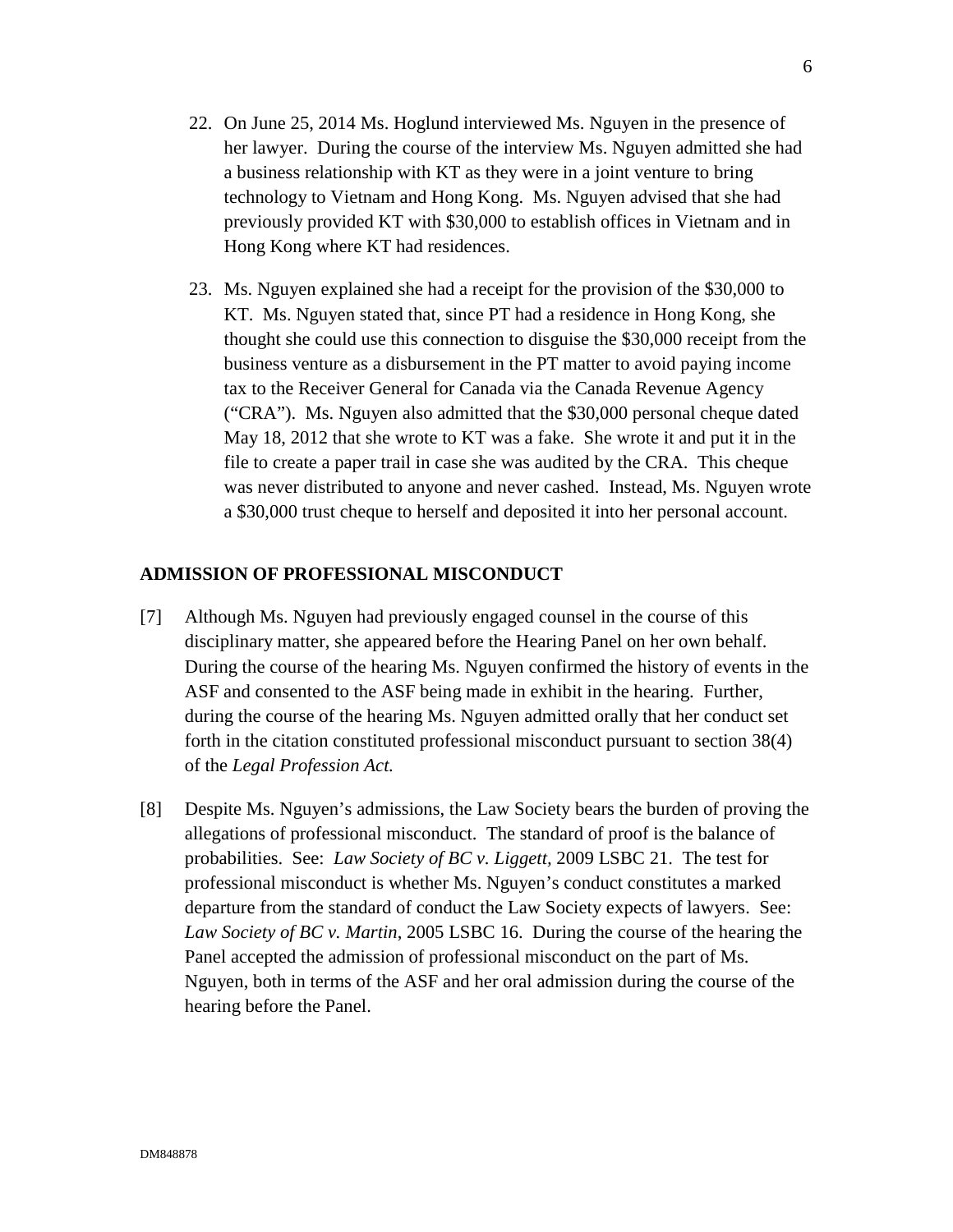#### **DISCIPLINARY ACTION**

- [9] Following the admissions being made and accepted, the Panel heard submissions and was referred to other Law Society determinations on disciplinary action in respect of Ms. Nguyen's professional misconduct. Ms. Gulabsingh submitted that an appropriate sanction in the circumstances would be a suspension of 30 days and payment of costs in the amount of \$2,925. Ms. Nguyen stated she was not opposed to the suggested disciplinary action.
- [10] Ms. Gulabsingh made a number of submissions with respect to the factors to be concerned in determining disciplinary action in this case. These submissions included a confirmation that the primary purpose of disciplinary proceedings is the fulfillment of the Law Society's mandate as set out in section 3 of the *Legal Profession Act* to uphold and protect the public interest in the administration of justice. Ms. Gulabsingh submitted that the purpose of the Law Society disciplinary hearings is not to punish offenders and exact retribution but rather to protect the public interest, maintain high professional standards, and preserve public confidence in the legal profession.
- [11] Ms. Gulabsingh invited the Panel to consider factors to be contemplated in assessing penalty as set out in the 1999 decision in *Law Society of BC v. Ogilvie*, [1999] LSBC 17, as follows:
	- (a) the nature and gravity of the conduct proven;
	- (b) the age and experience of the respondent;
	- (c) the previous character of the respondent, including details of prior discipline;
	- (d) the impact upon the victim;
	- (e) the advantage gained, or to be gained, by the respondent;
	- (f) the number of times the offending conduct occurred;
	- (g) whether the respondent has acknowledged the misconduct and taken steps to disclose and redress the wrong and the presence or absence of other mitigating circumstances;
	- (h) the possibility of remediating or rehabilitating the respondent;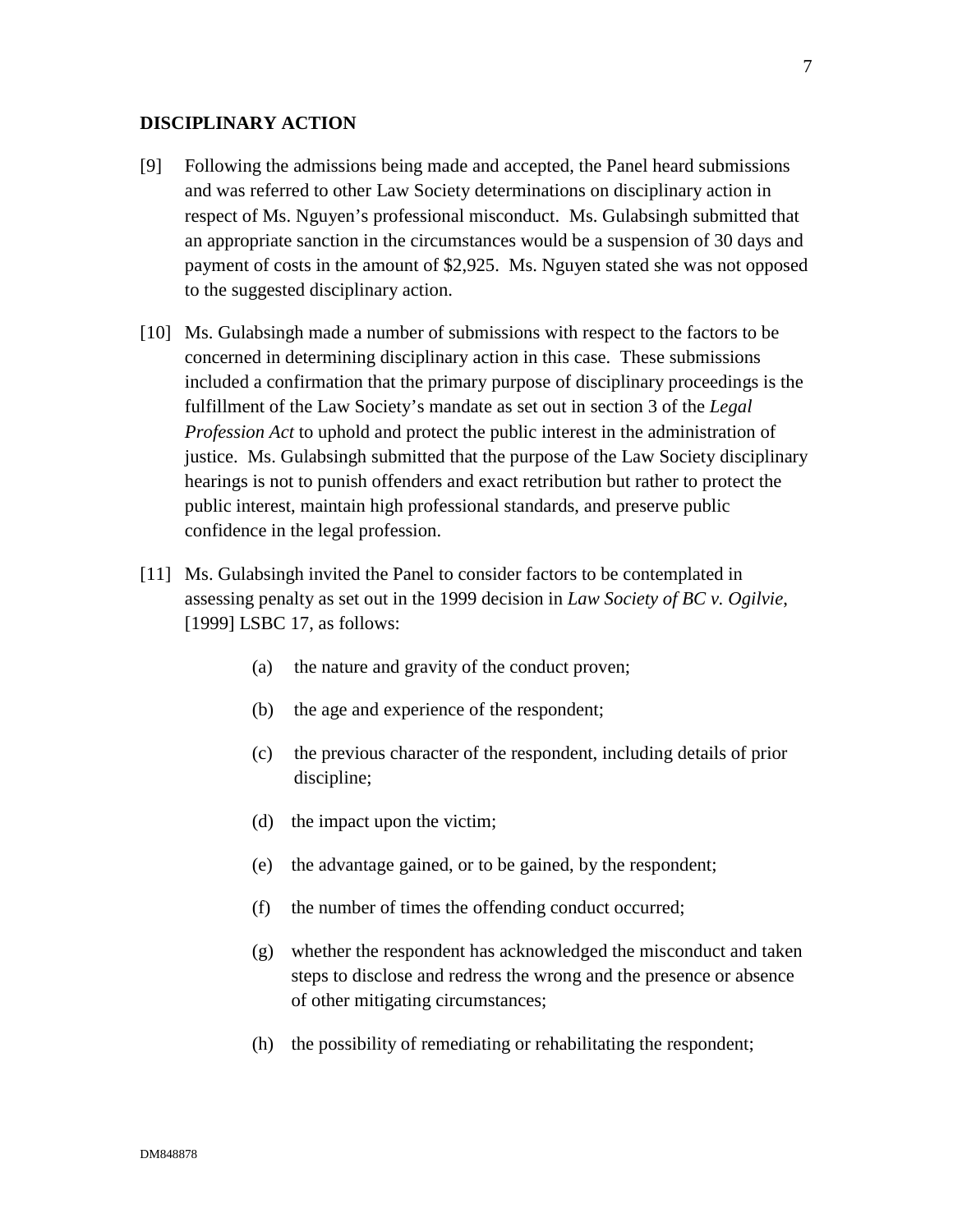- (j) the impact of the proposed penalty on the respondent;
- (k) the need for a specific and general deterrence;
- (l) the need to ensure the public's confidence in the integrity of the profession; and
- (m) the range of penalties imposed in similar cases.
- [12] The Panel observes that the considerations set forth in *Ogilvie* are not exhaustive. They are designed to set and reflect the objects and duties of the Law Society under the *Legal Profession Act*.
- [13] In particular, the Panel recognizes that all of the *Ogilvie* factors are not necessarily relevant for consideration in each case. Every proceeding is to be considered on its own facts and circumstances.
- [14] Nevertheless, two factors are pivotal in considering penalty in discipline proceedings, namely maintaining public confidence in the profession generally and rehabilitation of the lawyer. Comments concerning this approach can be found in *Law Society of BC v. Lessing*, 2013 LSBC 29.
- [15] One of the helpful cases referred to the Panel by Ms. Gulabsingh was *Law Society of BC v. Martin,* 2007 LSBC 20. In that case, when considering the penalty, the review panel noted that hearing panels should consider the following factors:
	- 1. Whether or not the misconduct included elements of dishonesty;
	- 2. Whether or not the misconduct involved repetitive acts of deceit or negligence; and
	- 3. Significant personal or professional conduct issues.
- [16] We reflected upon the factors in *Martin* in the context of the facts of the citation and admissions in this case.
- [17] The Panel recognizes that Ms. Nguyen engaged in the misconduct solely for her own personal benefit in order to avoid paying tax to the CRA. The objective of that conduct was her personal financial gain, and is an aggravating factor.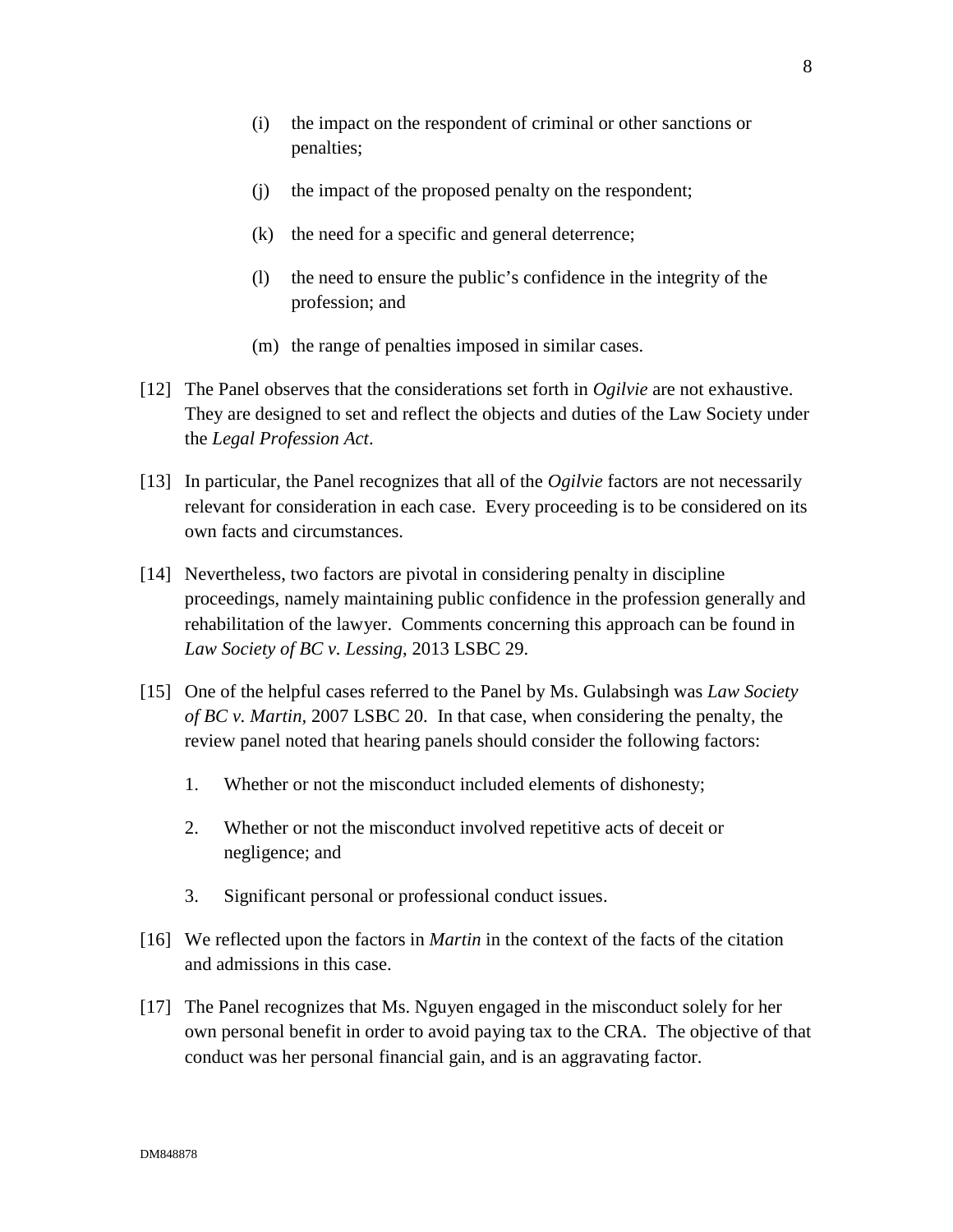- [18] Ms. Nguyen has acknowledged and admitted her misconduct; this is a mitigating factor.
- [19] Ms. Nguyen told us that, as a result of the admitted misconduct, she was terminated from her employment with the WCAT on January 19, 2015.
- [20] The Panel acknowledges that Ms. Nguyen understands the gravity of her misconduct and expresses remorse for it.

## **FACTORS RELATING TO THE MISCONDUCT**

- [21] The Panel is very concerned that Ms. Nguyen exploited the relationship with her client, not only through dishonesty in channelling a fake disbursement through her trust account, but also by using her client as a device to advance that dishonesty.
- [22] Further, Ms. Nguyen lied to Law Society auditors several times, both orally and in writing, in the course of the audit concerning the transactions ultimately leading to the citation. This behaviour is an aggravating factor in considering the seriousness of her professional misconduct.
- [23] The Panel is concerned about what motivated Ms. Nguyen to engage in this professional misconduct. During the course of the hearing, Ms. Nguyen told us she had experienced some financial difficulties as a result of a marital breakup and needed money to pay for her children's private school education and other expenses. Although this is perhaps an explanation for Ms. Nguyen's misconduct, it is an unacceptable basis for it.
- [24] The Law Society has an obligation to see that, in circumstances such as those involved in this case, the public is protected and similar conduct dissuaded.
- [25] In considering the *Ogilvie* factors, we are satisfied that Ms. Nguyen's misconduct was motivated by her desire to maintain standards and privileges for her family members when she could not afford them financially. Instead of making adjustments in her spending to conform to her income, she chose to design a deceitful scheme to evade paying tax to the CRA.
- [26] Although the Panel recognizes Ms. Nguyen has no prior disciplinary record, we have concluded that Ms. Nguyen's professional misconduct warrants both a suspension and a fine.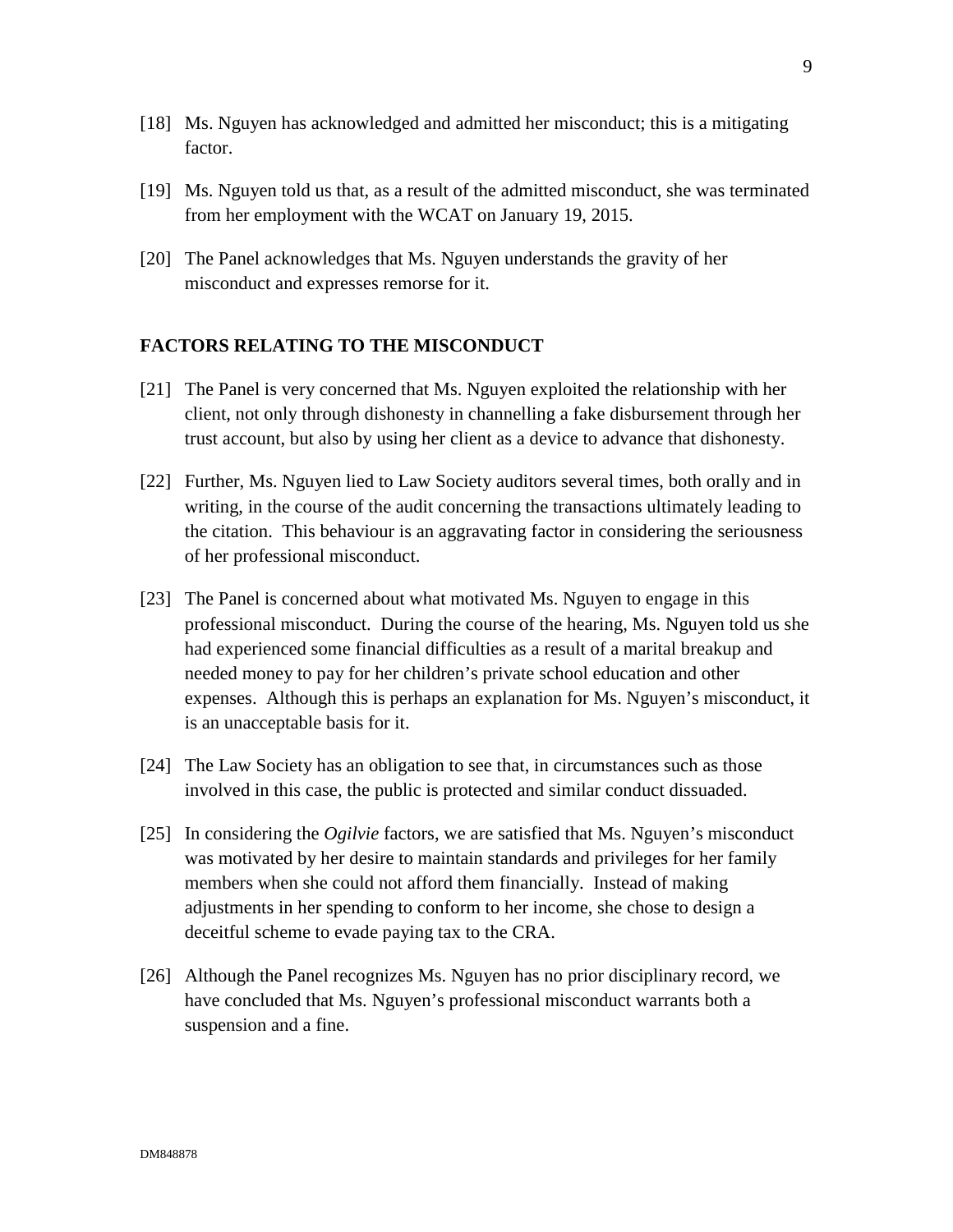## **CONCLUSION**

- [27] The Panel recognizes that a degree of deference is appropriately granted to the submissions of the Law Society on proposed disciplinary action. In considering those submissions, the Panel is alive to the remarks found in *Law Society of BC v. Rai*, 2011 LSBC 02. There, the panel observed that, in respect of submissions on proposed disciplinary action, one should ask the question, "is the submission 'fair and reasonable'?" Having considered the submissions, legal principles and evidence before us, the Panel has concluded that the Law Society's proposed disciplinary action of a one-month suspension and costs is not acceptable in the circumstances, given our obligation to protect the public interest.
- [28] The Panel accepts that a suspension is appropriate in circumstances where a lawyer does not tell the truth. As noted in *Law Society of BC v Cooper*, [1999] LSBC 39 at para. 38, "With respect to a suspension, we agree that where a lawyer has lied, except in the most exceptional circumstances, a suspension should follow." This Panel concurs. The question then becomes the length of the suspension and the amount of fine that should be imposed.
- [29] Our paramount duty in determining disciplinary action in these circumstances is to ensure the public is protected. To do that, we must send a clear message to the members of the Law Society and the public that lying by lawyers will not be tolerated and will attract significant sanctions. That must be tempered by the *Ogilvie* factors and the facts of each case.
- [30] As noted in *Ogilvie*, we are guided by past authorities where other panels have considered the same issue. The cases cited by the Law Society support a range of penalties of a suspension between one and three months. Each is fact-dependent. No two situations are the same. Some cases point to mental health issues, avoidance issues, abuse issues, character issues and other sundry reasons for deception. However, none condone or excuse lying, regardless of the reason for the lie.
- [31] The fundamental reason for the existence of the Law Society is set out in section 3 of the *Legal Profession Act*:
	- 3. It is the object and the *duty of the society to uphold and protect the public interest* in the administration of justice by
		- (a) preserving and protecting the rights and freedoms of all persons,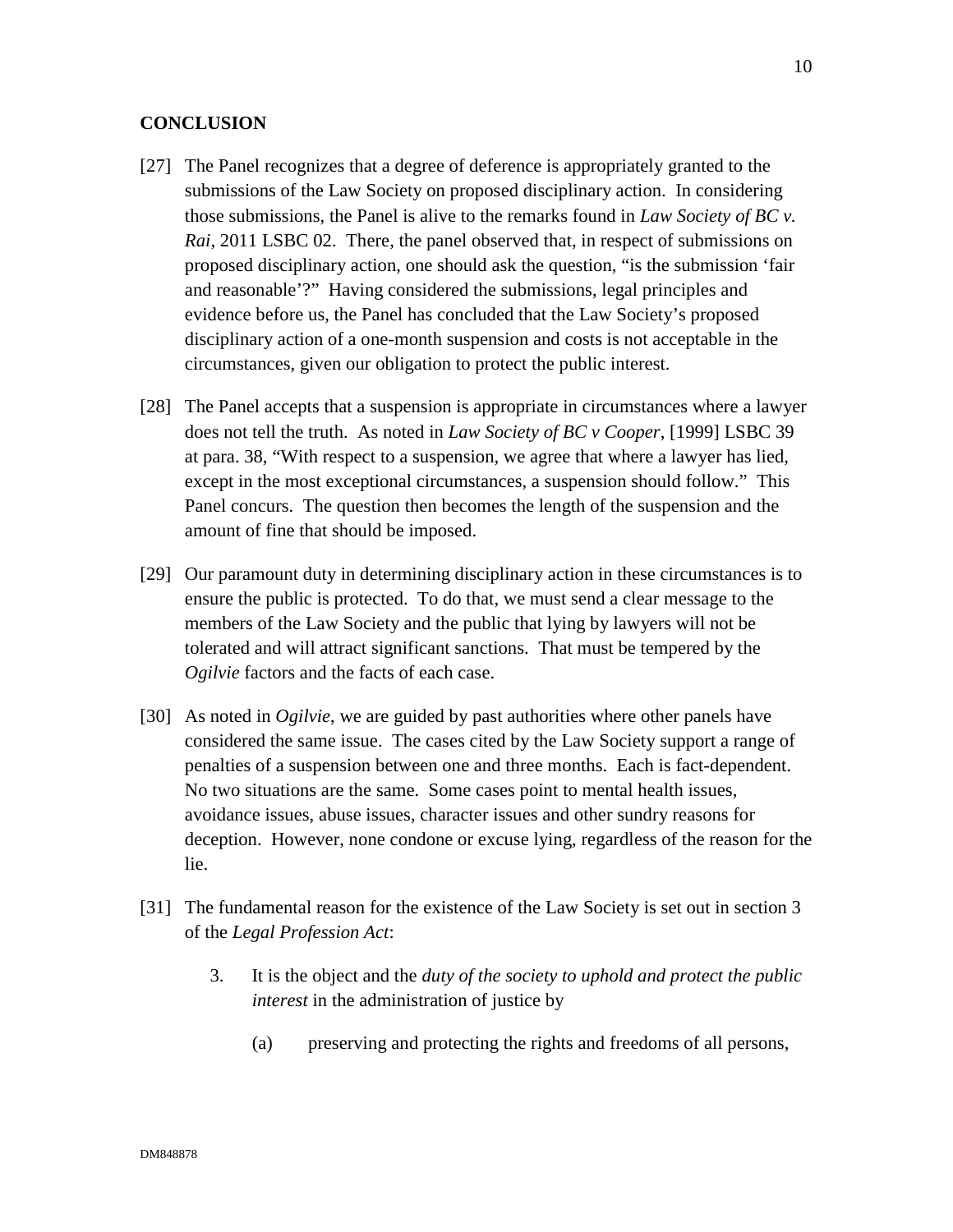- (b) ensuring the independence, integrity*,* honour and competence of lawyers,
- (c) establishing standards and programs for the education, professional responsibility and competence of lawyers and of applicants for call and admission,
- (d) regulating the practice of law, and
- (e) supporting and assisting lawyers, articled students and lawyers of other jurisdictions who are permitted to practise law in British Columbia in fulfilling their duties in the practice of law.

[emphasis added]

- [32] In short, the interest of the public is protected by regulating the integrity of lawyers.
- [33] That regulatory function is carried out, in part, by the Law Society performing "compliance audits." This was done with Ms. Nguyen's practice for the period of January 1, 2012 to June 30, 2013. The irregularity of the \$30,000 disbursement led to questioning by the auditor. Ms. Nguyen repeatedly lied to the auditor about the \$30,000 "disbursement" during oral questioning. The information Ms. Nguyen provided was reduced to writing by the auditor and confirmed as correct by Ms. Nguyen. The auditor then referred the matter to the Law Society's Professional Conduct Department, which wrote to Ms. Nguyen with specific questions. She did answer the questions in a direct and forthright way, maintaining in part that the \$30,000 was a "disbursement" included in her fee.
- [34] It was not until a follow-up by the Law Society in requesting answers to the earlier request that Ms. Nguyen admitted she had lied to the auditor. She further admitted the purpose of the deception of listing the \$30,000 as a disbursement was to avoid paying income tax. She subsequently paid the tax.
- [35] Ms. Nguyen is to be credited with finally "coming clean" through her admission. Nevertheless the course of conduct here is highly disconcerting for a number of reasons:
	- (a) The whole purpose of the false disbursement was to avoid paying taxes that were due and payable;
	- (b) The cheque on file for the disbursement of \$30,000 was described as being for "care and assistance" for the client. This was false;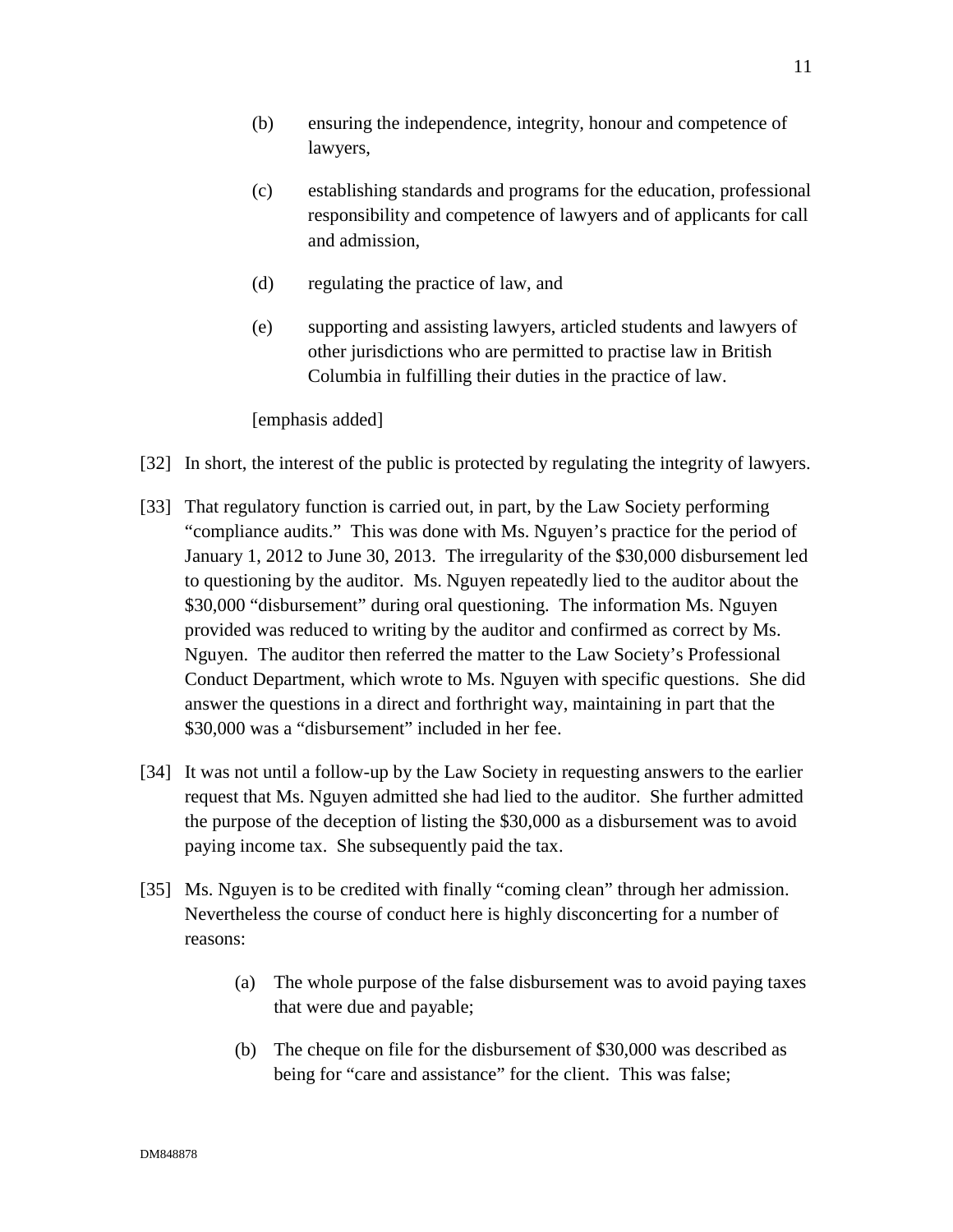- (c) The bill sent to the client was deceptive in describing the alleged disbursement as a payment to a "Hong Kong agent";
- (d) Without the audit by the Law Society, the taxes would not have been paid and the client left believing that \$30,000 had been disbursed appropriately during the course of the litigation;
- (e) When questioned by the auditor for details of the disbursement she lied to the auditor by firstly saying the disbursement was for care for her client and then as a payment to someone in Hong Kong so she would not lose the file. She was also misleading regarding who had knowledge of the disbursement. In short she tried to cover up her attempt to avoid paying taxes she owed;
- (f) She perpetuated the deceptive information she gave the auditor in writing to the Law Society on October 5, 2013;
- (g) When the Professional Conduct Department became involved as a result of the concerns expressed by the auditor, Ms. Nguyen was evasive in first responding to questions about the \$30,000 disbursement. She attempted to avoid the specific questions by changing the subject and asserting the overall validity of her fee;
- (h) Only upon a follow up by the Law Society asking for answers to the specific questions posed did Ms. Nguyen admit lying to the auditor. She admitted she classified \$30,000 as a disbursement to avoid paying income tax and intended to use the money to pay down personal debt.
- [36] Ms. Nguyen has used her position as a lawyer to attempt to defraud the CRA and Minister of Finance of personal income tax reflecting income of \$30,000. To do so she misled her client by deliberately describing a portion of her fee as a fictitious disbursement and misrepresenting how the funds she received in settlement were disbursed. When caught by the Law Society she attempted to avoid the consequences by lying.
- [37] In all the circumstances we are of the view that a one-month suspension is not sufficiently appropriate in this case. Some members of the public may view a onemonth suspension as something akin to a vacation regardless of the fact that the Respondent would be without income.
- [38] In considering the sanction we recognize that Ms. Nguyen's forced absence from practice may cause inconvenience to her client base within the Vietnamese